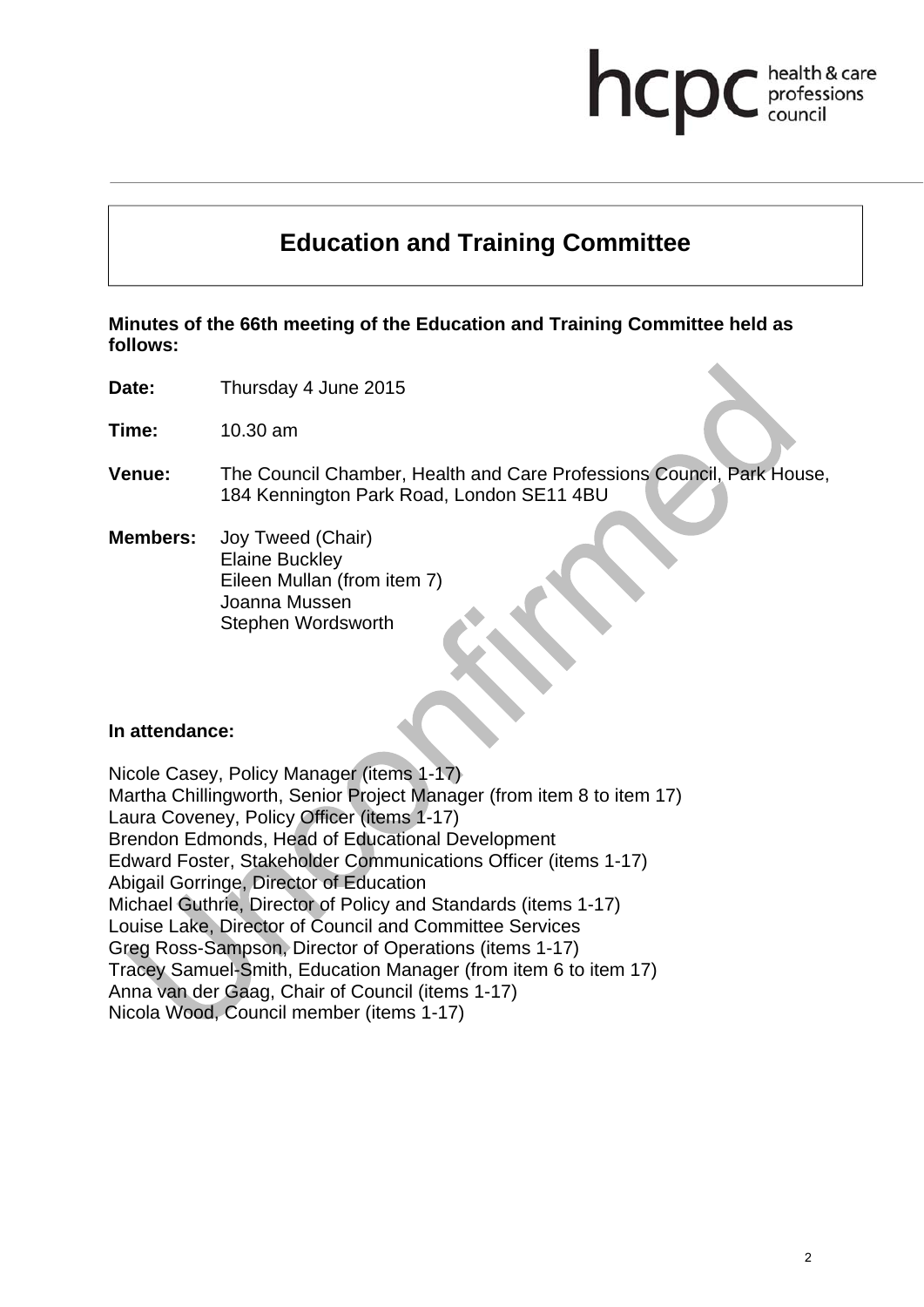# Public Agenda

#### **Item 1 - Chair's welcome and introduction**

1.1 The Chair welcomed the Committee to the meeting. The Chair welcomed the newest member of the Committee, Sonya Lam, who was unfortunately unable to attend the meeting due to an existing commitment.

#### **Item 2 - Apologies for absence**

2.1 Apologies for absence were received from Sonya Lam.

#### **Item 3 - Approval of agenda**



3.1 The Committee approved the agenda. They agreed to discuss item 7 before item 6 in order to give Eileen Mullan (who had not yet arrived) the opportunity to be involved in the discussion on the threshold level of entry to the Register for paramedics which was likely to be an ongoing item for discussion for the Committee.

#### **Item 4 - Declaration of members' interests**

4.1 Members had no interests to declare in connection with the items on the agenda.

#### **Item 5 – Minutes of the meeting of 14 May 2015 (ETC 14/15)**

- 5.1 The Committee considered the minutes of the last meeting of the Education and Training Committee.
- 5.2 The minutes were accepted as a correct record to be signed by the Chair.

Items for discussion/approval

#### **Item 6 – Threshold level for entry to the Register for paramedics (ETC 15/15)**

- 6.1 The Committee received a paper from the Executive.
- 6.2 The Committee noted that on 11 September 2014, the Education and Training Committee considered a paper which looked at the threshold level of qualification for entry to the Register for paramedics and consideration was given to whether the level should be changed in due course. The paper had now been updated to give the Committee more up-to-date information about the profile of approved paramedic education and training programmes.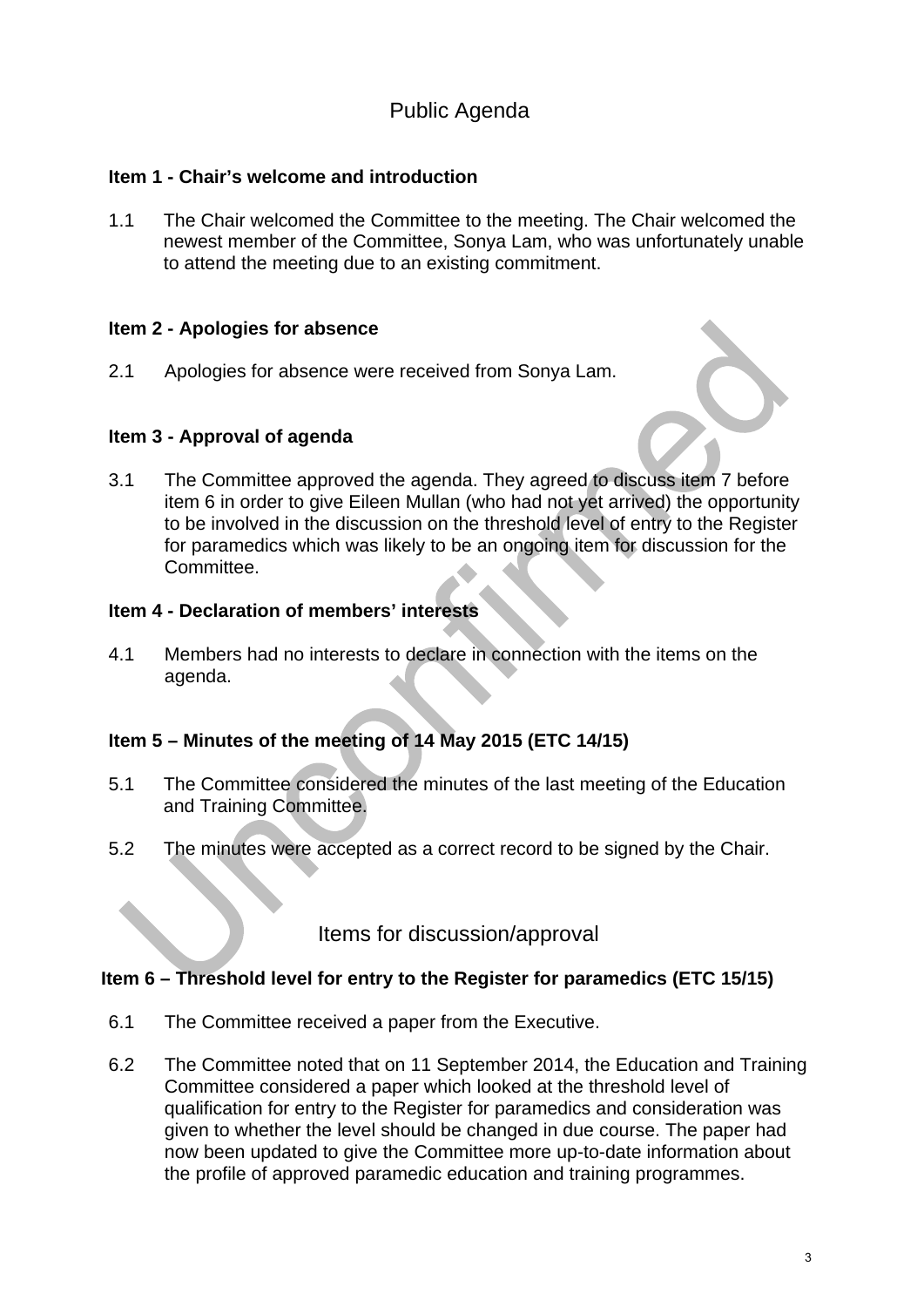- 6.3 At the meeting in September, the Committee had agreed that, in principle, there was a persuasive case for changing the level specified but decided that it would not be helpful to make any firm or in principle decisions. The Committee agreed to consider this issue again in light of information about developments in the four countries and the outcomes of the Health Education England project which has been looking at reforming arrangements in England. Health Education England are due to give the Committee a short presentation on the outcomes of their project at the Committee's next meeting in September 2015.
- 6.4 During discussion, the following points were made:-
	- SET 1 is a benchmark, not an absolute and so provides the threshold levels of qualification 'normally' expected to meet the remainder of the standards of education and training, and thus the standards of proficiency;
	- It was important to separate the issues around workforce planning and commissioning from SET 1;
	- Should we decide to change the level specified under SET 1, it was important to provide reassurance to existing paramedics that they would not be required to retrain;
	- The proportion of paramedics joining the Register having completed a BSc broadly reflected the proportion of courses being delivered at that level;
	- Concern was expressed that should we decide not to change SET 1, there may be a misalignment with the threshold level of practise which was unsustainable;
	- Although SET 1 is a benchmark, it often attracted the largest number of queries from education providers;
	- There was limited evidence to suggest that a registrant paramedic who had undertaken a degree course operated at a higher level than a registered paramedic having undertaken a diploma;
	- It would not be possible to investigate whether there was a link between fitness to practise cases and education levels since paramedics were bulk-registered when the register was transferred over from the CPSM. It was noted that the majority of the registrants transferred over would have qualified via the work-based route;
	- It was important to ensure that any decision made in relation to SET 1 took into account the context in Wales, Northern Ireland and Scotland;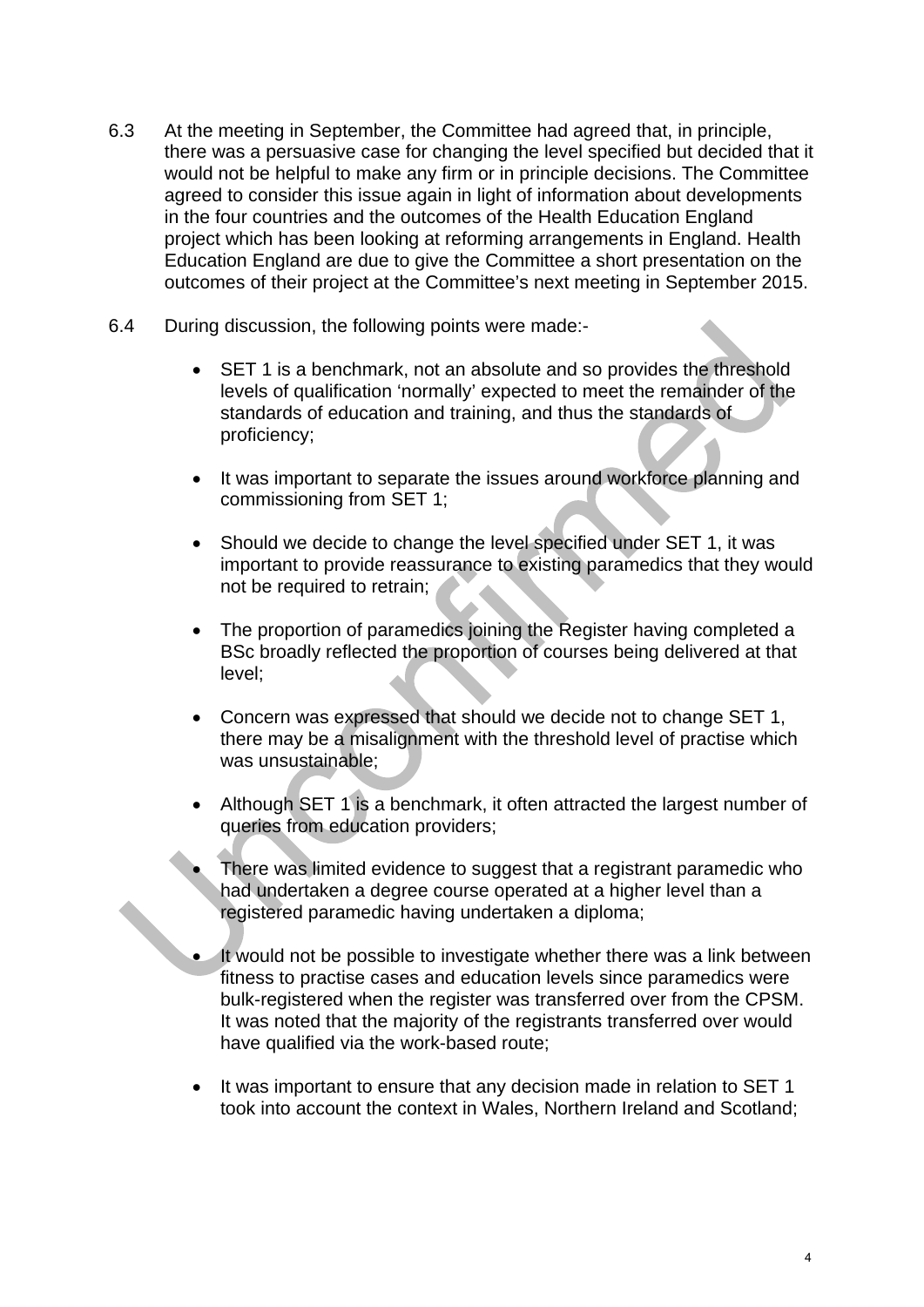- It was important to note that HEE may move to a position where they only fund degree programmes;
- It was important to remember that there is a variety of funding and commissioning arrangements for paramedics across the UK; not all programmes are commissioned and not all students receive bursaries. The ambulance service commission programmes and support students through work based learning routes;
- The profile of pre-registration education and training programmes as it currently stands may make it challenging to agree a change to SET 1 beyond diploma or foundation degree at this stage;
- This was a decision for the Committee to make in due course and Health Education England (HEE) would give a presentation at their next meeting in September. It would then be for the Committee to determine the direction of travel.
- 6.5 The Committee noted the paper.

#### **Item 7 – Review of the standards of proficiency for social workers in England (ETC 16/15)**

- 7.1 The Committee received a paper from the Executive.
- 7.2 The Committee noted that we had previously committed to review the Standards once the three year programme of visits to transitionally approved social work programmes had been completed. The paper set out the proposed approach.
- 7.3 During discussion, the following points were made:-
	- At a recent meeting with the Department for Education (DfE), this paper was discussed and had been well received. The DfE wished to be actively involved in the review and also made other suggestions in terms of groups who we might engage with. It was noted that the statements produced by both Chief Social Workers would be mapped and used to inform the review;
	- The member of Council who was a registrant social worker had been given the opportunity to comment on the paper;
	- It was important to reflect the diversity in terms of employer representation during the review and ensure it did not focus solely on local authorities which is often the case in relation to social work.
- 7.4 The Committee discussed and agreed the paper.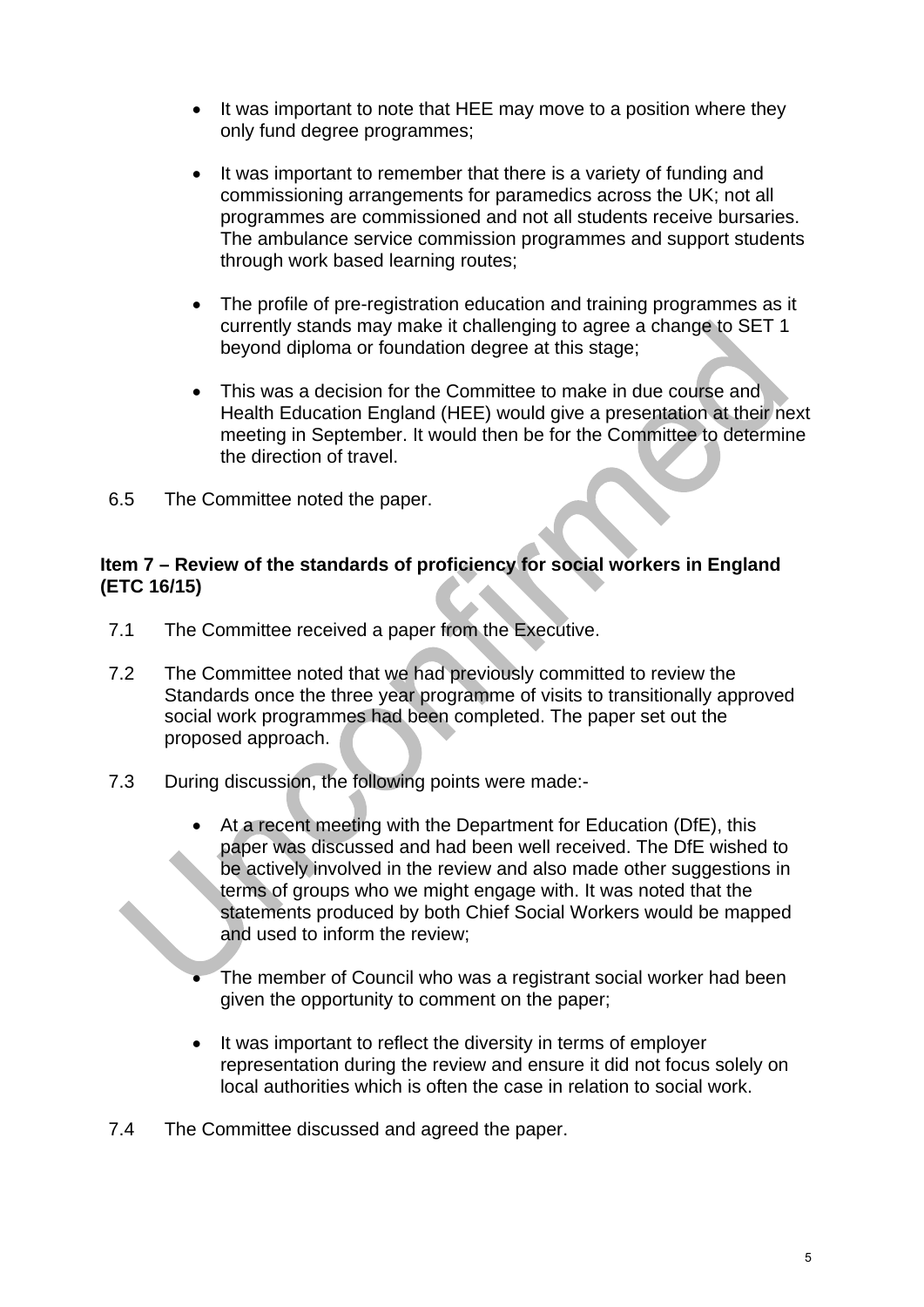#### **Item 8 – Review of the Standards of Education and Training – Professional Liaison Group (ETC 17/15)**

- 8.1 The Committee received a paper from the Executive.
- 8.2 The Committee noted the proposal to form a new Professional Liaison Group to discuss potential changes to the standards and associated guidance; and a public consultation.
- 8.3 During discussion, the following points were made:-
	- The PLG would comprise members which were external to the HCPC which would give assurance as to the independence of the review;
	- It was important to ensure diversity across the membership of the PLG and this may be difficult with just 10 members particularly since three of the group would be Council members;
	- The proposal was that a member of the group would be drawn from 'employers or commissioners of education and training' and it should be noted that employers and commissioners would look at the subject matter using a very different lens. In addition, 'Service-users' and 'carers' would also look at the subject matter using a very different lens and so they too may need to be separately represented;
	- The observation was made that some members of the group may 'wear more than one hat' and so could ensure various perspectives are covered;
	- The suggestion was made that we could look to appoint 'between 10 and 12 members', a suggestion which was agreed to.
- 8.4 The Committee agreed to recommend to Council the terms of reference, membership and proposed timetable for the PLG, subject to incorporation of the comments under paragraph 8.3.

#### **Item 9 – Rapid appraisal of the HCPC return to practice requirements (ETC 18/15)**

- 9.1 The Committee received a paper from the Executive.
- 9.2 The Committee noted the recommendations of Helen Townley, National Director of Policy and Accreditation at the Australian Health Practitioner Regulation Agency (AHPRA) who undertook a rapid appraisal of the HCPC's return to practice (RTP) requirements during a six-week placement with the HCPC.
- 9.3 During discussion, the following points were made:-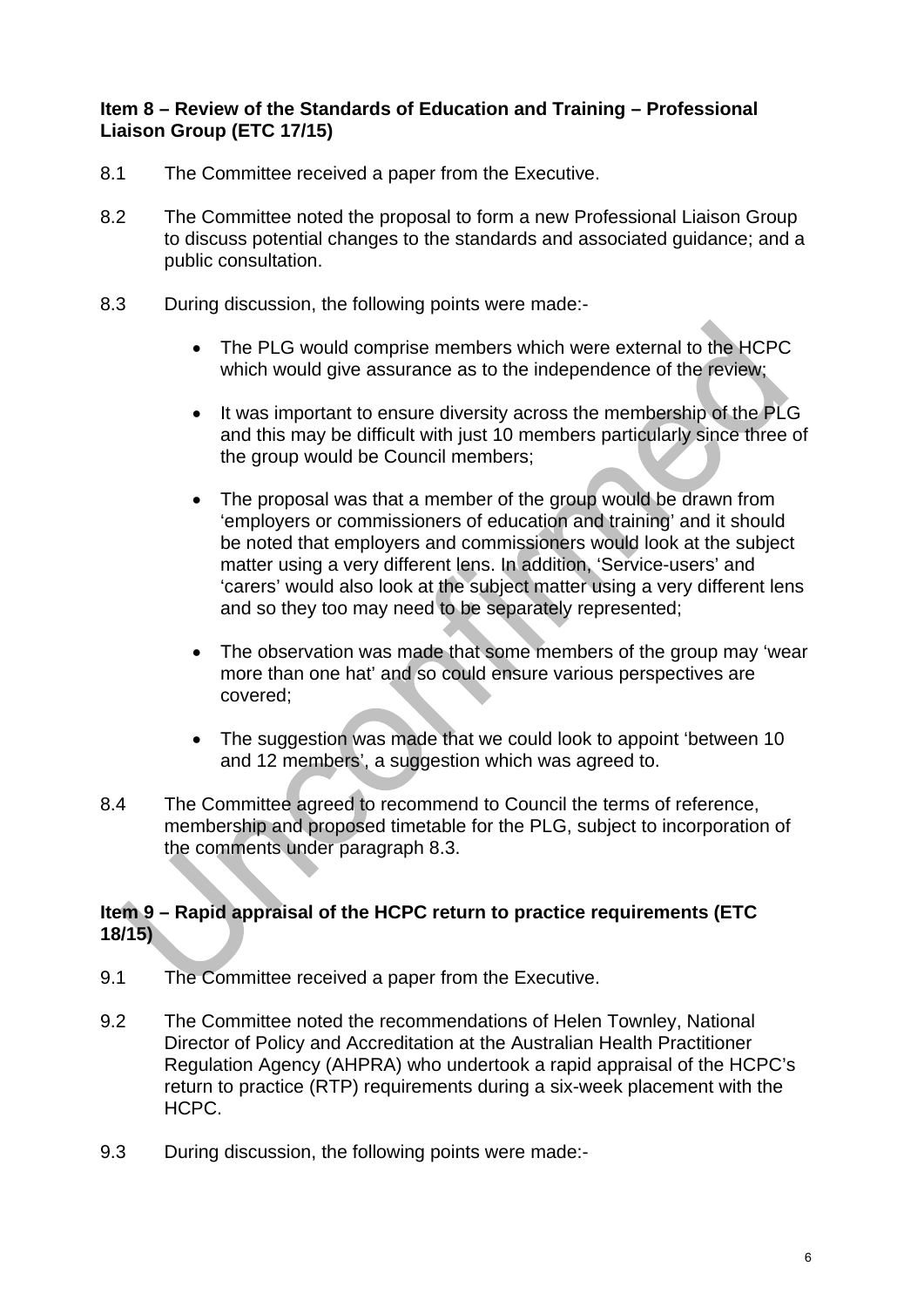- Changes could be made to the communications material in the first instance;
- A more detailed review may be undertaken as part of the registration process review;
- Concern was expressed at the more rigorous requirements imposed on practitioners who have been registered since qualifying but have not practised for two or more years versus those who have never registered but who have not practised for up to five years. It was noted that these requirements were informed by the Health and Social Work Professions Order 2001. They were developed after talking to managers and practitioners and a consultation exercise.
- 9.4 The Committee agreed:-
	- (i) The Executive be requested to make smaller-scale changes to the returners to practice guidance and administrative processes in the short to medium term; and
	- (ii) Consideration be given to a full review of the returners to practice requirements once the registrations systems review has concluded and when there will be more useful data available to make a full assessment.

#### **Item 10 – Outcomes of the consultation on revised guidance for disabled people wanting to become health and care professionals (ETC 19/15)**

- 10.1 The Committee received a paper from the Executive.
- 10.2 The Committee noted the guidance for disabled people interested in training to become health and care professionals had been reviewed. This had been informed by some commissioned research and a subsequent public consultation.
- 10.3 During discussion, the following points were made:-
	- It was positive to see the number of changes made to the document as a result of the consultation and in addition, the high level of response in relation to mental health issues;
	- It would not be possible to include further case studies as these were based on interviews carried out as part of the research. However, an additional example has now been added for illustrative purposes;
	- The Committee noted the positive response in relation to this piece of work;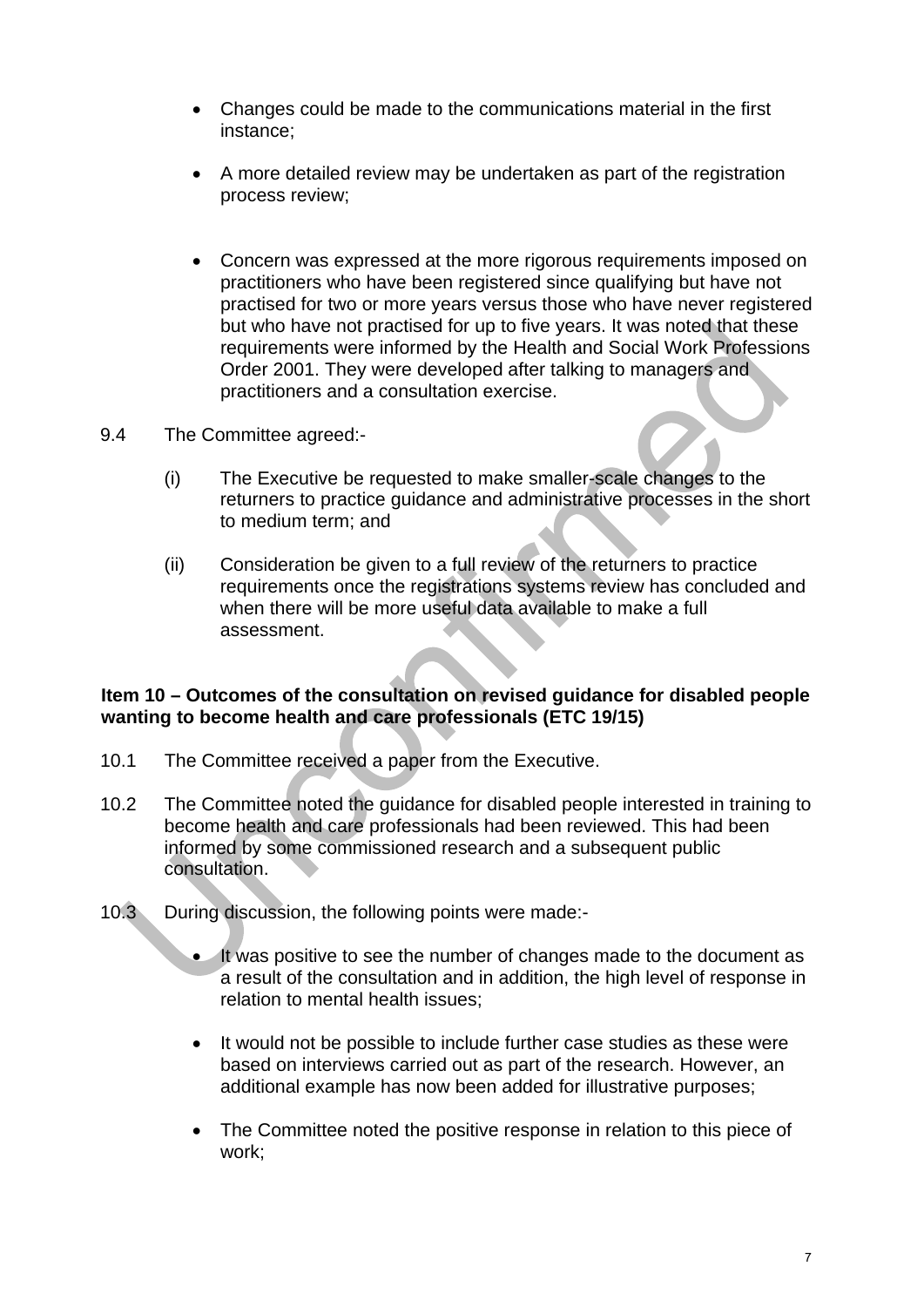- The suggestion was made that the word 'positive' be replaced on page 11, paragraph two of the guidance with the word 'important' so that the sentence read as follows:- 'We consider that disabled people have an **important** contribution to make to the professions we regulate, and….' The Committee concurred with this suggestion.
- 10.4 The Committee agreed:-
	- (i) To recommend to the Council the revised guidance as set out in appendix one (subject to minor editing amendments and formal legal scrutiny); and
	- (ii) To recommend to the Council the text of the consultation analysis document (subject to minor editing amendments and formal legal scrutiny).

#### **Item 11 – Consultation on standards for the use of exemptions by orthoptists to sell, supply and administer medicines (ETC 20/15)**

- 11.1 The Committee received a paper from the Executive.
- 11.2 The Committee noted the proposed legislation to enable orthoptists who are appropriately trained to sell, supply and administer medicines. If these proposals are accepted, we would set standards for the use of exemptions by orthoptists. Draft standards have been issued from key stakeholders including NHS England; the British and Irish Orthoptic Society (BIOS); orthoptist education providers; and other members of the AHP Medicines Project Board.
- 11.3 It was proposed that a 12-week public consultation should take place between 6 July and 25 September 2015, with the expectation that the necessary legislative amendments will be put in place in early 2016. This would mean that a consultation on the Standards would take place prior to final ministerial agreement of the proposed changes to medicines legislation. The Department of Health's agreement to this approach was pending at the time of the meeting. The Committee noted that the start date of the consultation may be delayed should the Department of Health say that they would prefer we waited until final ministerial agreement had been achieved.
- 11.4 The Committee approved the consultation paper and draft standards, subject to legal scrutiny and minor editing amendments; and agreed to recommend them to the Council.

#### **Item 12 – The use of visitors in the approval and monitoring of education and training programmes for podiatrists practicing podiatric surgery (ETC 21/15)**

12.1 The Committee received a paper from the Executive.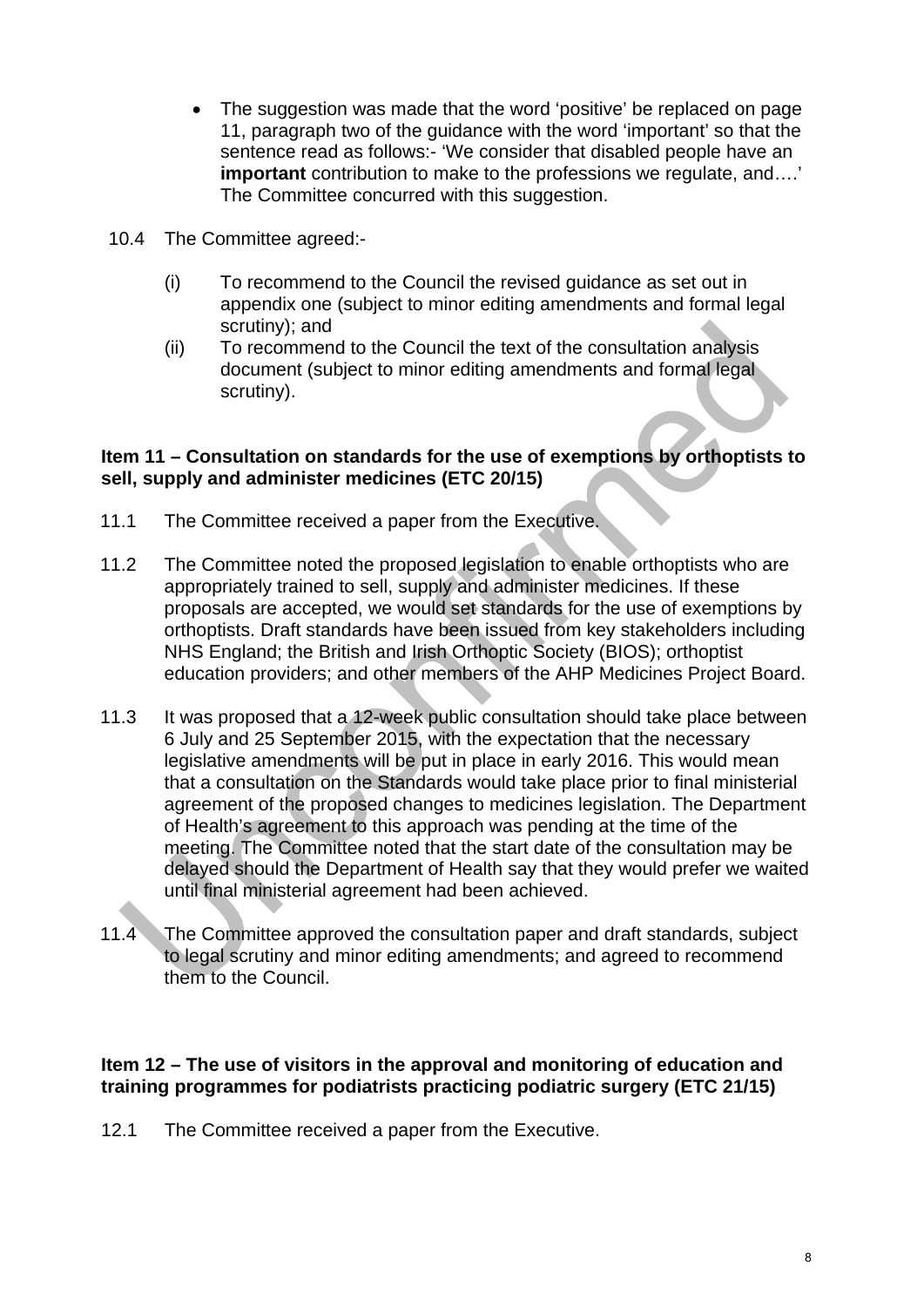- 12.2 The Committee noted the proposals for the use of visitors in the approval and monitoring of education and training programmes for podiatrists practising podiatric surgery.
- 12.3 During discussion, the following points were made:-
	- It was noted that qualified orthopaedic surgeons would be required to have a specialisation in foot and ankle surgery and it was agreed to update the essential criteria in the role brief found in appendix one as necessary;
	- It was noted that an understanding of the HCPC would be tested at the point of selection;
	- Concern was expressed that it may not be possible to attract candidates given the daily rate paid for visitors;
	- The Committee emphasised the importance of training in relation to visitors from different backgrounds working together during the visits.
- 12.4 The Committee agreed:-
	- (i) the visitor role brief to assess podiatric surgery programmes in Appendix 1, subject to the amendment detailed under paragraph 12.3, bullet one; and
	- (ii) the criteria for the selection of visitors to assess podiatric surgery programmes, set out in Appendix 2.

#### **Item 13 – Potential improvements to the registration process (ETC 22/15)**

- 13.1 The Committee received a paper for discussion from the Executive.
- 13.2 The Committee noted the two new registrations project in place to improve the registrations process. They are called the Registration Process and System Review Project and the Registration Implementation and Build Project.
- 13.3 During discussion, the following points were made:-
	- The primary purpose of the project was make efficiencies to the processes in order to take non-value added transactions away from registration advisors and redirect the resource more appropriately, for example undertaking greater scrutiny of applications;
	- It was not possible to put a financial value on all the potential efficiencies since many were not financial;
	- The existing registration system has been in place for 13 years, and whilst there have been software updates, it has not been replaced;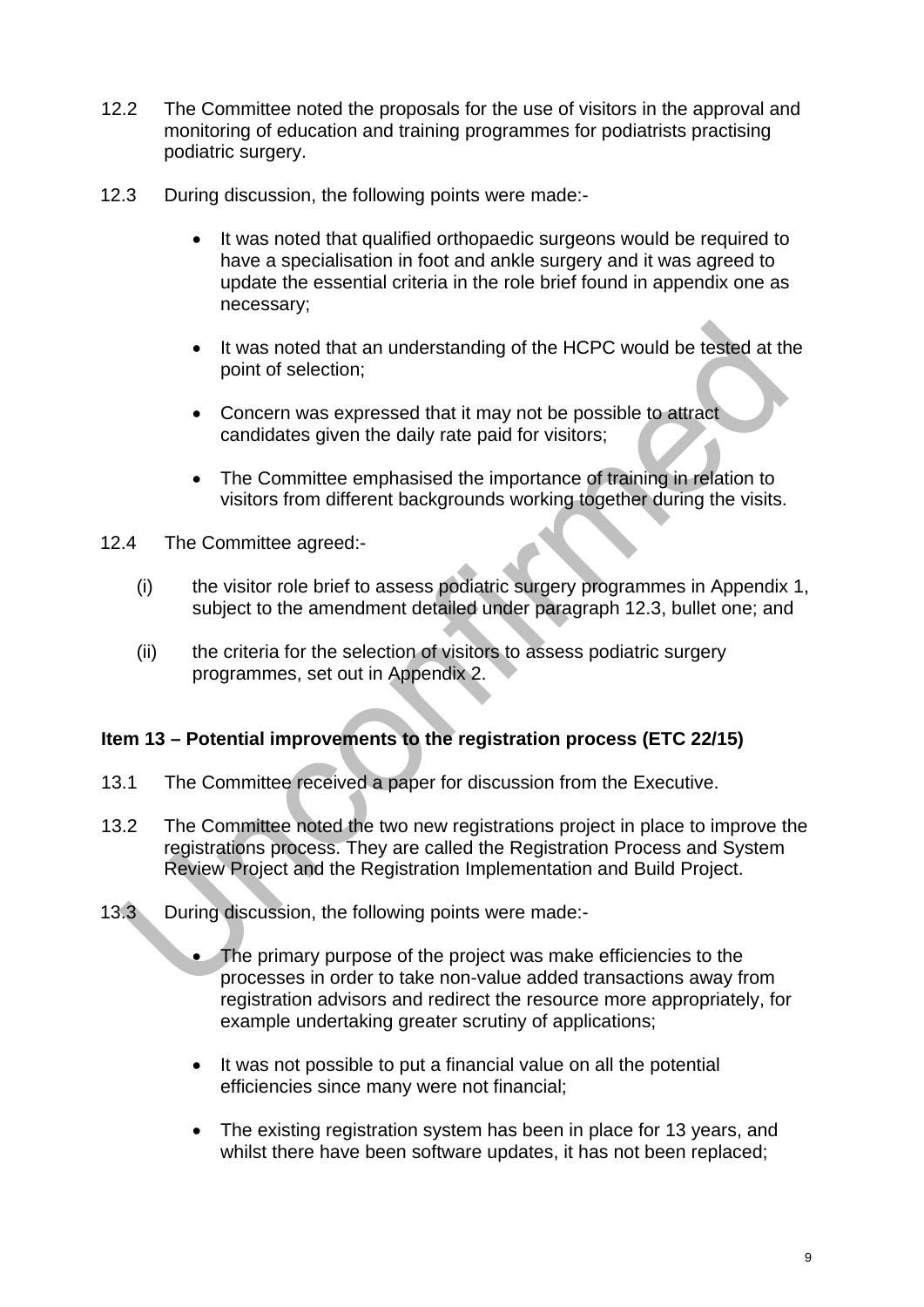- Whilst we would need to retain a paper-based system (owing to legislative requirements), we would be looking to change the culture to set the expectation that applications and renewals are carried out online;
- 91% practitioner psychologists renewed online so the majority of registrants are already engaging with us digitally;
- A move towards online and digital transactions will increase data security;
- The decision had been taken to maintain the two year renewal cycle since it enabled us to focus communication efforts towards those professions going into renewal and this could not be achieved should we move towards an 'anniversary' system;
- The Committee noted that renewal cycles will be reorganised to leave the Christmas and summer periods free. The reason for this is that the summer generally sees a high number of UK applicants and in relation to Christmas, those renewing over Christmas can be disadvantaged because of the fewer number of working days. Any potential changes to
- the cycle would be assessed to ensure minimum impact on the registrants affected;
- There was a discussion in relation to the value provided by character references provided at the point of application since these are not always verified (unlike education references). The proposal was that this area be reviewed to see if either the requirement could be removed or instead replaced with something more meaningful;
- Caution was expressed in relation to applicants approaching an education provider for a character reference since the education provider only sees a student in a narrow context and the student may have been good academically but this was not the basis for a character reference;
- The suggestion was made that applicants could 'self-declare' in relation to a character reference;
- Concern was expressed at the proposal to amend the fee structure for graduates and there was a strength of feeling to maintain the graduate discount. In response, the Committee noted that this could be reviewed to see if a discount option could be built into the new system.
- 13.4 The Committee noted the update and further noted that consideration would be given to a further paper in September.

#### **Item 14 – Any other business**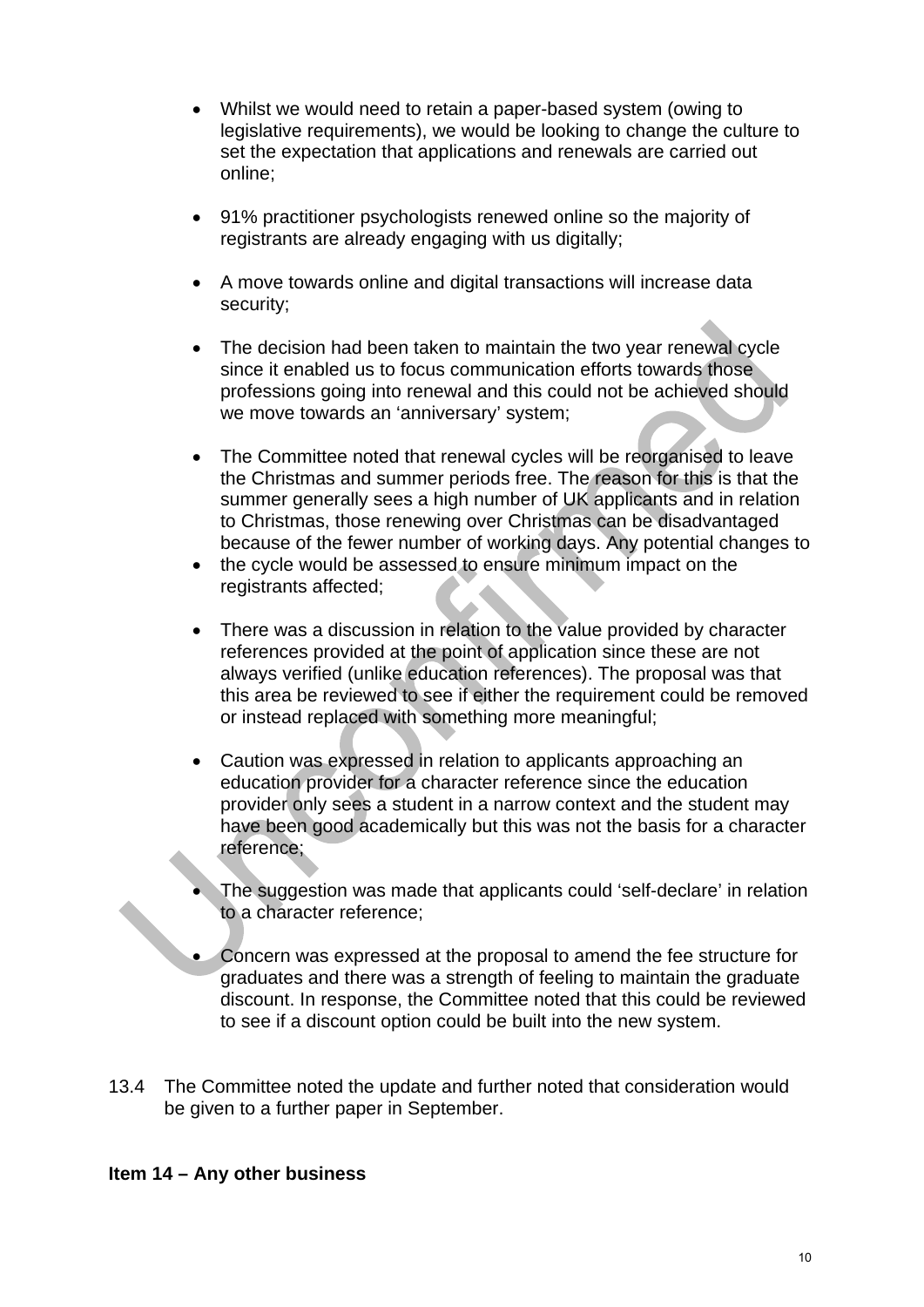14.1 There was no additional business for consideration that day.

### **Item 15 – Date and time of next meeting**

15.1 Thursday 10 September 2015 at 10:30am.

#### **Item 16 – Resolution**

The Council agreed the following:

The Council hereby resolves that the remainder of the meeting shall be held in private, because the matters being discussed relate to the following;

| <b>Item</b> | Reason for Exclusion |
|-------------|----------------------|
|             | g, h                 |

- (a) information relating to a registrant, former registrant or application for registration;
- (b) information relating to an employee or office holder, former employee or applicant for any post or office;
- (c) the terms of, or expenditure under, a tender or contract for the purchase or supply of goods or services or the acquisition or disposal of property;
- (d) negotiations or consultation concerning labour relations between the Council and its employees;
- (e) any issue relating to legal proceedings which are being contemplated or instituted by or against the Council;
- (f) action being taken to prevent or detect crime to prosecute offenders;
- (g) the source of information given to the Council in confidence; or
- (h) any other matter which, in the opinion of the Chair, is confidential or the public disclosure of which would prejudice the effective discharge of the Council's functions.'

## **Summary of items considered whilst the public were excluded**

## **Item 17 - Education provider concern: London Ambulance Service (ETC 23/15)**

- 17.1 The Committee received a paper from the Executive in relation to an investigation carried out following receipt of a self-referred concern from an education provider.
- 17.4 The Committee agreed a course of action in relation to the concern.

#### **Item 18 – Any other business in private**